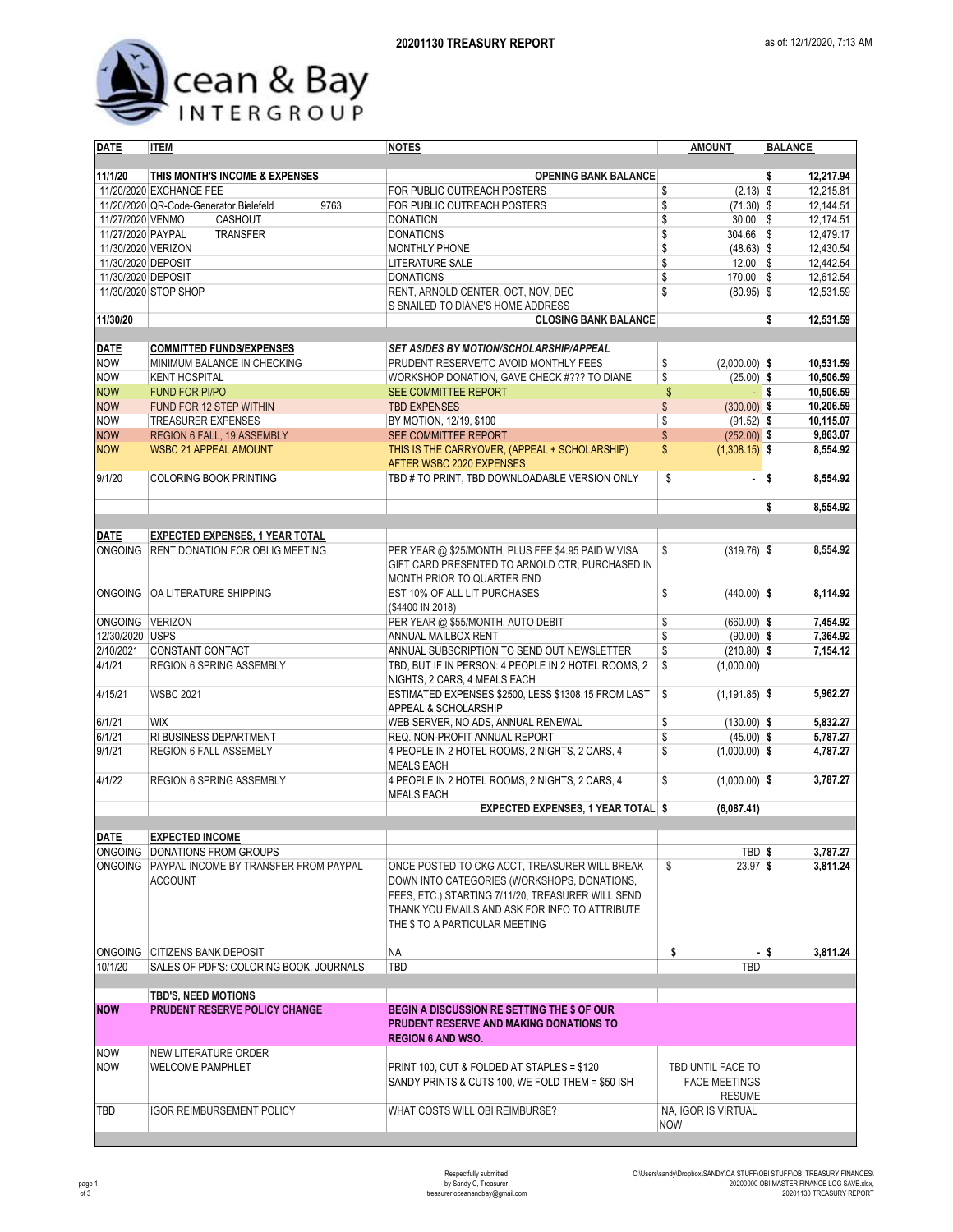## Cean & Bay

| DATE ITEM         |                                                                   | <b>NOTES</b>                                                                        | <b>AMOUNT</b>        |                                                 |    | <b>BALANCE</b> |
|-------------------|-------------------------------------------------------------------|-------------------------------------------------------------------------------------|----------------------|-------------------------------------------------|----|----------------|
| 1/1/19 PIPO       |                                                                   |                                                                                     |                      | <b>FUNDED BY MOTION 6/18 \$</b>                 |    | 58.00          |
|                   | 1/31/19 FUND FOR PI/PO                                            | last funded by motion, 1/19                                                         | \$<br>500.00         |                                                 | S  | 558.00         |
|                   | 3/31/19 EXPENSE                                                   | TBD, CHECK W JAY                                                                    | \$<br>(48.76)        |                                                 | S  | 509.24         |
|                   | 3/31/19 EXPENSE                                                   | TBD, CHECK W JAY                                                                    | \$<br>(122.38)       |                                                 | \$ | 386.86         |
|                   | 3/31/19 EXPENSE                                                   | TBD, CHECK W JAY                                                                    | \$<br>(2.06)         |                                                 | S  | 384.80         |
|                   |                                                                   |                                                                                     |                      |                                                 |    |                |
|                   | 3/31/19 EXPENSE                                                   | TBD, CHECK W JAY                                                                    | \$<br>(68.80)        |                                                 | \$ | 316.00         |
|                   | 6/5/2019 BANK DEPOSIT                                             | <b>REGION 6 GRANT FOR PI/PO</b>                                                     | \$<br>1,200.00       |                                                 |    | \$1,516.00     |
| 8/19/2019 O A INC |                                                                   | PI/PO LITERATURE ORDER                                                              | \$<br>(378.00)       |                                                 |    | \$1,138.00     |
|                   | 5198<br>505-891-2664 NM                                           |                                                                                     |                      |                                                 |    |                |
| 8/19/2019 O A INC |                                                                   | PI/PO LITERATURE ORDER                                                              | \$<br>(767.20)       |                                                 | \$ | 370.80         |
|                   | 505-891-2664 NM<br>5198                                           |                                                                                     |                      |                                                 |    |                |
|                   | 9/5/2019 DRI*PRINTING SERVI888-888-4211 CA                        | <b>PI/PO PRINTING ORDER</b>                                                         | \$<br>(113.98)       |                                                 | \$ | 256.82         |
|                   | 10/10/2019 JAY GALLIGAN                                           | TBD, CHECK W JAY                                                                    | \$<br>(67.36)        |                                                 | \$ | 189.46         |
|                   |                                                                   |                                                                                     |                      |                                                 |    |                |
|                   | (TOTAL FOR CK #2027 = 264.20)                                     |                                                                                     |                      |                                                 |    |                |
|                   | 10/10/2019 JAY GALLIGAN                                           | PI/PO REIMBURSE JAY FOR LABELS & ACRYLIC                                            | \$<br>(196.84)       |                                                 | \$ | (7.38)         |
|                   | (TOTAL FOR CK #2027 = 264.20)                                     | <b>DISPLAYS</b>                                                                     |                      |                                                 |    |                |
|                   | 11/20/2019 EXCHANGE FEE                                           | PI/PO EXPENSE                                                                       | \$<br>(2.00)         |                                                 | \$ | (9.38)         |
|                   | 11/20/2019 APP QR CODE GENERABIELEFELD                            | PI/PO EXPENSE                                                                       | \$<br>(66.51)        |                                                 | \$ | (75.89)        |
|                   | 11/20/2020 EXCHANGE FEE                                           | FOR PUBLIC OUTREACH POSTERS                                                         | \$<br>(2.13)         |                                                 | \$ | (78.02)        |
|                   | 11/20/2020 APP QR CODE GENERABIELEFELD                            | FOR PUBLIC OUTREACH POSTERS                                                         | \$<br>(71.30)        |                                                 | \$ | (149.32)       |
|                   |                                                                   |                                                                                     |                      |                                                 |    |                |
| 1/1/19 PIPO       |                                                                   | TOTAL EXPENSES, EXCL SCHOLARSHIP \$                                                 | (1,907.32)           | <b>REMAINING FUNDS \$</b>                       |    | (149.32)       |
|                   |                                                                   |                                                                                     |                      | (NEED MOTION, AND OR 2020 R6                    |    |                |
|                   |                                                                   |                                                                                     |                      | <b>SCHOLARSHIP)</b>                             |    |                |
|                   |                                                                   |                                                                                     |                      |                                                 |    |                |
|                   | 1/1/19 REGION 6 FALL ASSEMBLY 2019                                |                                                                                     |                      | <b>SET ASIDE \$</b>                             |    | 600.00         |
|                   | 9/23/2019 DENNY'S #9394 Albany<br><b>NY</b>                       | 5 REGION 6 FALL ASSEMBLY EXPENSE                                                    | \$<br>(28.49)        |                                                 | \$ | 571.51         |
|                   | 9/23/2019 RED LION ALBANY<br>NY                                   | 9763 KARA/SANDY HOTEL ROOM, 2 NIGHTS                                                | \$<br>(225.72)       |                                                 | S  | 345.79         |
|                   |                                                                   | <b>MEALS</b>                                                                        |                      |                                                 |    |                |
|                   | 9/23/2019 WHOLEFDS ABN #10 1ALBANY<br>NY .                        |                                                                                     | \$<br>(7.57)         |                                                 | S  | 338.22         |
|                   | 9/23/2019 RED LION ALBANY<br>ΝY                                   | 5198 MEALS                                                                          | \$<br>(7.56)         |                                                 |    | 330.66         |
|                   | 9/23/2019 CHILI'S COLONIE COLONIE<br><b>NY</b>                    | <b>MEALS</b>                                                                        | \$<br>(44.02)        |                                                 | S  | 286.64         |
|                   | 10/3/2019 SANDY CURRY                                             | R6 FALL ASSEMBLY REIMBURSE SANDY FOR                                                | \$<br>(139.18)       | 2026                                            | -S | 147.46         |
|                   |                                                                   | MILEAGE, TOLLS                                                                      |                      |                                                 |    |                |
|                   | 10/10/2019 JAY GALLIGAN (TOTAL FOR CK #2027                       | R6 FALL ASSEMBLY REIMBURSE JAY FOR LUNCH                                            | \$<br>(319.76)       | 2027                                            | \$ | (172.30)       |
|                   | $= 264.20$                                                        | <b>TICKET</b>                                                                       |                      |                                                 |    |                |
|                   |                                                                   |                                                                                     |                      |                                                 |    |                |
|                   | 10/16/2019 CHUCK FARMER                                           | R6 FALL ASSEMBLY REIMBURSE CHUCK FOR JAY                                            | \$<br>(56.43)        | 2025                                            | \$ | (228.73)       |
|                   |                                                                   | <b>HOTEL ROOM, 1 NIGHT</b>                                                          |                      |                                                 |    |                |
|                   | 12/1/20 REGION 6                                                  | REIMBURSE OBI FOR KARA SAT NIGHT HOTEL,                                             | \$<br>90.43          |                                                 |    | \$ (138.30)    |
|                   |                                                                   | PARTIAL MILEAGE                                                                     |                      |                                                 |    |                |
|                   | 12/30/20 DIANE COSTA                                              | REIMBURSE MILEAGE, HOTEL 1 NIGHT                                                    | \$<br>(252.00)       | tbd, need Diane's Expense Report                | \$ | (390.30)       |
|                   |                                                                   |                                                                                     |                      |                                                 |    |                |
|                   | 2/10/21 REGION 6 FALL ASSEMBLY 2019                               | <b>TOTAL EXPENSES &amp; REIMBURSEMENTS \$</b>                                       | (990.30)             | REMAINING FUNDS \$ (390.30)                     |    |                |
|                   |                                                                   |                                                                                     |                      |                                                 |    |                |
|                   |                                                                   |                                                                                     |                      | (NEED MOTION)                                   |    |                |
|                   |                                                                   |                                                                                     |                      |                                                 |    |                |
|                   | 10/3/20 REGION 6 FALL ASSEMBLY 2020                               | NA, ASSEMBLY WILL BE VIRTUAL                                                        |                      | <b>SET ASIDE \$</b>                             |    |                |
|                   |                                                                   |                                                                                     |                      |                                                 |    |                |
|                   | 1/1/19 WSBC 2020                                                  |                                                                                     |                      | BALANCE \$                                      |    | 367.35         |
|                   |                                                                   |                                                                                     |                      | <b>FROM LAST YEAR'S APPEAL</b>                  |    |                |
|                   |                                                                   | 1/1/2020 WSBC SCHOLARSHIP FROM REGION 6 AWARD CONFIRMED BY EMAIL FROM R6, 10/24/19, | \$                   | 1.000.00 RECEIVED                               |    | \$1,367.35     |
|                   |                                                                   | EXPENSE REPORT DUE 5/2/20 TO REGION 6 AFTER                                         |                      |                                                 |    |                |
|                   |                                                                   | <b>WSBC</b>                                                                         |                      |                                                 |    |                |
|                   |                                                                   |                                                                                     |                      |                                                 |    |                |
| 1/13/2020 O A INC | 505-891-2664 NM                                                   | 97 WSBC 20 REG FEE                                                                  | \$<br>(149.00) SPENT |                                                 |    | \$1,218.35     |
|                   |                                                                   | 1/14/2020 NATIONWIDE87797090877-970-9059 RI WSBC 20 EXPENSE: FLIGHT INSURANCE       | \$                   | (72.24) SPENT, NOT REFUNDABLE                   |    | \$1,146.11     |
|                   | 1/14/2020 SOUTHWEST 526215800-435-9792 TX WSBC 20 EXPENSE: FLIGHT |                                                                                     | \$                   | (137.00) SPENT, NOT REFUNDABLE                  |    | \$1,009.11     |
|                   | 1/14/2020 SOUTHWEST 526215800-435-9792 TX WSBC 20 EXPENSE: FLIGHT |                                                                                     | \$                   | (450.96) SPENT, NOT REFUNDABLE                  |    | \$558.15       |
|                   | 3/31/2020 WSBC 2020 APPEAL LETTER                                 | RECEIVED, AND HELD IN THE OBI CHEKCING                                              | \$                   | 621.00 RECEIVED, AND HELD IN THE OBI            |    | \$1,179.15     |
|                   |                                                                   | <b>ACOCUNT</b>                                                                      |                      | CHEKCING ACOCUNT                                |    |                |
| ONGOING O A INC   |                                                                   | REFUNDED WSBC REG FEE DUE TO CANCELATION   \$                                       |                      | 129.00 RECEIVED, REFUND FOR CANCELI \$ 1,308.15 |    |                |
|                   |                                                                   |                                                                                     |                      |                                                 |    |                |
|                   |                                                                   |                                                                                     |                      |                                                 |    |                |
| ONGOING HOTEL     |                                                                   | <b>EVENT CANCELLED</b>                                                              | \$<br>$\sim$         | <b>NOT USED</b>                                 |    | \$1,308.15     |
|                   | 4/1/2020 ADDL EXPENSES                                            | NO ADDL EXPENSE PER KARA                                                            | \$<br>$\omega$       | NO ADDL EXP AS EVENT WAS CAN \$ 1,308.15        |    |                |
|                   |                                                                   | 6/30/2020 WSBC SCHOLARSHIP FROM REGION 6 RETURN? OR ROLLOVER TO 2021? TBD           | \$                   | - WAS \$1000, NOT REQUIRED TO                   |    | \$1,308.15     |
|                   |                                                                   | SUBTRACT AIRFARE AND RETURN BALANCE?                                                |                      | RETURN IT,                                      |    |                |
|                   |                                                                   |                                                                                     |                      | USE FOR WSBC 21 INSTEAD                         |    |                |
|                   | <b>WSBC 2020</b>                                                  | <b>TOTAL EXPENSES, \$</b>                                                           | (680.20)             | REMAINING IN FUND, \$1,308.15                   |    |                |
|                   |                                                                   | <b>EXCL SCHOLARSHIP</b>                                                             |                      | <b>SET ASIDE FOR 2021</b>                       |    |                |
|                   |                                                                   |                                                                                     |                      |                                                 |    |                |
|                   |                                                                   |                                                                                     |                      |                                                 |    |                |